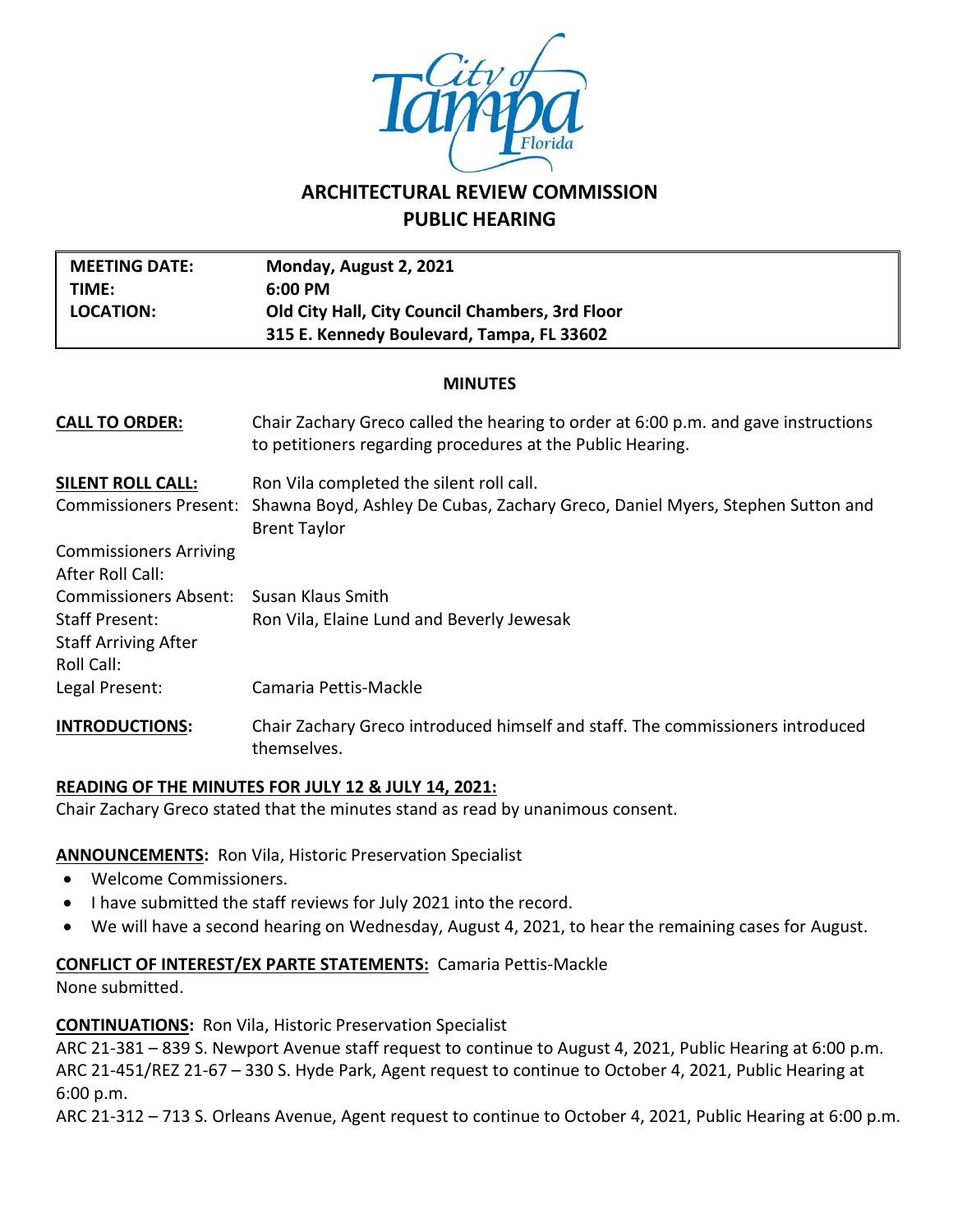**Motion: Shawna Boyd Second: Ashley De Cubas**

Move to grant a continuance in case **ARC 21-381** for the property located at **839 S. Newport Avenue** to the Wednesday, August 4, 2021, Public Hearing at 6:00 p.m.

# **The motion was approved by a vote of 6-0-0.**

## **Motion: Shawna Boyd Second: Ashley De Cubas**

Move to grant a continuance in case **ARC 21-451/REZ 21-67** for the property located at **330 S. Hyde Park** and **ARC 21-312** for the property located at **713 S. Orleans Avenue** to the October 4, 2021, Public Hearing at 6:00 p.m.

# **The motion was approved by a vote of 6-0-0**

**SWEAR-IN:** Beverly Jewesak swore in all owners, applicants, interested parties, and witnesses in City Council Chambers.

| ARC 21-381        | OWNER:                                                           | David and Erin Duvoisin                                                         |  |  |
|-------------------|------------------------------------------------------------------|---------------------------------------------------------------------------------|--|--|
|                   | AGENT:                                                           | Harold Hrasna                                                                   |  |  |
|                   | DISTRICT:                                                        | Hyde Park                                                                       |  |  |
|                   | LOCATION:                                                        | 839 S. Newport Avenue                                                           |  |  |
|                   | <b>REQUEST:</b>                                                  | <b>Certificate of Appropriateness - New Construction: Addition to Primary</b>   |  |  |
|                   |                                                                  | Structure, Site Improvements                                                    |  |  |
|                   | <b>PURPOSE:</b>                                                  | Residential                                                                     |  |  |
|                   | Request to continue to August 4, 2021, Public Hearing at 6 p.m.  |                                                                                 |  |  |
| ARC 21-451/       | OWNER:                                                           | South Hyde Park Flats, LLC                                                      |  |  |
| <b>REZ 21-67</b>  | AGENT:                                                           | <b>Michael Horner</b>                                                           |  |  |
|                   | DISTRICT:                                                        | Hyde Park                                                                       |  |  |
|                   | LOCATION:                                                        | 330 Hyde Park Avenue                                                            |  |  |
|                   | REQUEST:                                                         | <b>Recommendation</b> - Rezone from R0-1 to PD                                  |  |  |
|                   | PURPOSE:                                                         | Commercial                                                                      |  |  |
|                   | Request to continue to October 4, 2021, Public Hearing at 6 p.m. |                                                                                 |  |  |
| <b>ARC 21-296</b> | OWNER:                                                           | SP Central Court 2012 LP                                                        |  |  |
|                   | AGENT:                                                           | Gavin Guinan                                                                    |  |  |
|                   | DISTRICT:                                                        | Tampa Heights                                                                   |  |  |
|                   | LOCATION:                                                        | 2510 N. Central Avenue                                                          |  |  |
|                   | <b>REQUEST:</b>                                                  | Certificate of Appropriateness - Site Improvements: Vinyl Clad Chain Link Fence |  |  |
|                   | <b>PURPOSE:</b>                                                  | Commercial                                                                      |  |  |

Public Comment: No one came forward.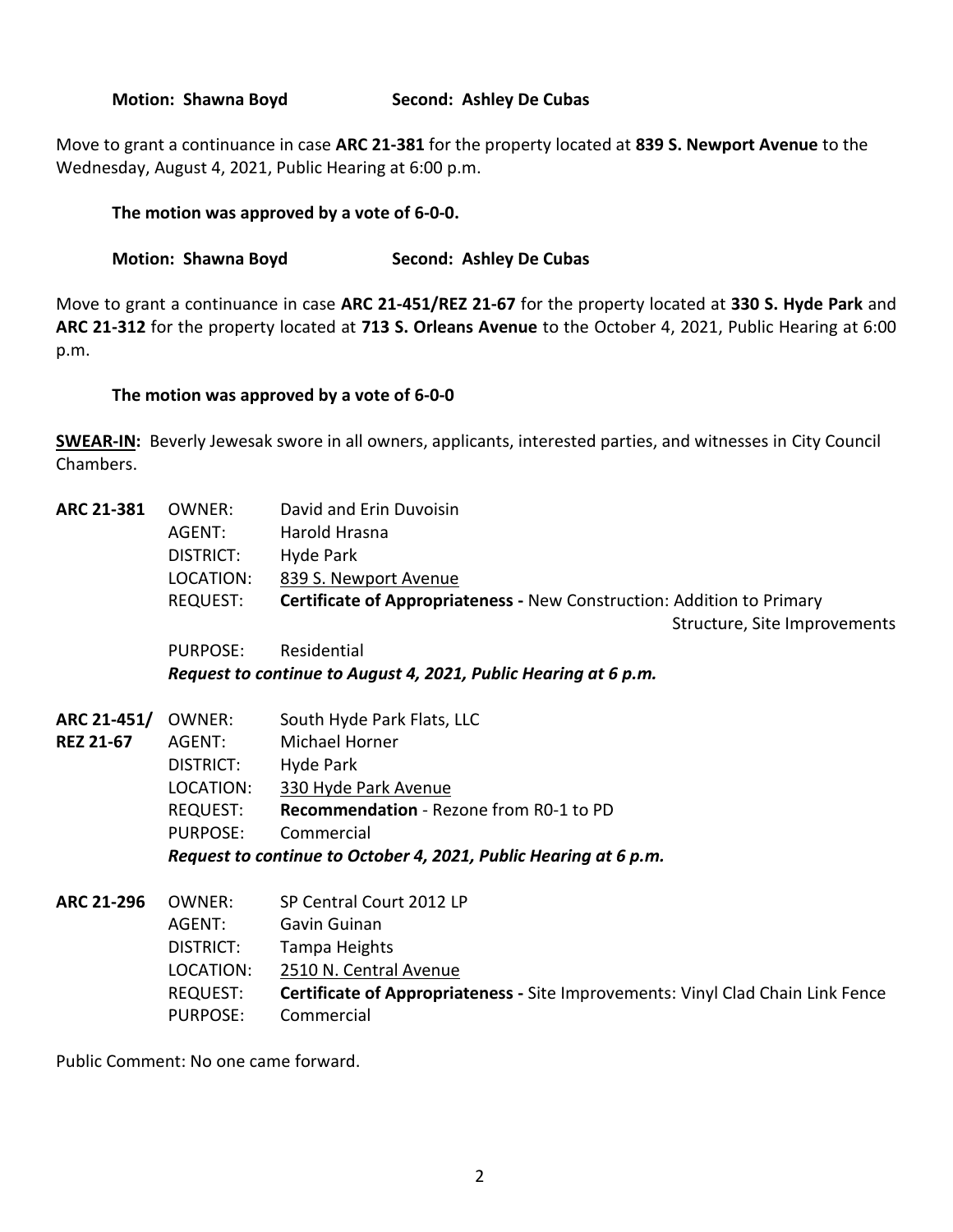#### **Motion: Shawna Boyd Second: Steven Sutton**

Move to **deny** a Certificate of Appropriateness for the drawings and documents presented at this Public Hearing in **ARC 21-296** for the property located at **2510 N. Central Avenue,** because, based upon the finding of fact, the proposed project is inconsistent with the "Tampa Heights Design Guidelines" of the City of Tampa, for the following reasons: that fences or walls along the front yard and along the building that are facing a street should be no higher than four feet, beyond the rear of the building the fence height may increase to the maximum height allowed by Tampa zoning code.

# **The motion was approved by a vote of 6-0-0.**

| ARC 21-279/ OWNER: |                 | Howard Park Properties, Inc.          |
|--------------------|-----------------|---------------------------------------|
| <b>REZ-21-48</b>   | AGENT:          | Kami Corbett                          |
|                    | DISTRICT:       | Hyde Park                             |
|                    | LOCATION:       | 1502 S. Howard Avenue                 |
|                    | <b>REQUEST:</b> | Recommendation - Rezone from PD to PD |
|                    | PURPOSE:        | Commercial                            |

Public Comment: Pamela Jo Hatley, Kelly McMillan, Patrick Cimino, Cindy Cimino (Alan Shelton gave his time, one additional minute was added to Cindy Cimino's time), George Deakin (Lisa Mazarik and Irene Acosta gave their time, two additional minutes were added to George Deakin's time), Dennis Vann (Sandra Lopez gave her time, one additional minute was added to Dennis Vann's time), Del Acosta.

# **Motion: Shawna Boyd Second: Ashley De Cubas**

Move to grant a continuance in case **ARC 21-279/REZ 21-48** for the property located at **1502 S. Howard Avenue** to the Wednesday, October 4, 2021, Public Hearing at 6:00 p.m.

## **The motion was approved by a vote of 6-0-0.**

Chair Greco called a 5-minute recess.

Chair Greco placed on the record his relationship with one of the presenters for the next case and stated he has not had any ex parte communication with this person concerning the next case and could be fair and impartial in evaluating the project.

| <b>ARC 21-308</b> | OWNER:          | Douglas B and Jennifer Johnson                                                        |  |
|-------------------|-----------------|---------------------------------------------------------------------------------------|--|
|                   | AGENT:          | Garrett Gilkey                                                                        |  |
|                   | DISTRICT:       | Hyde Park                                                                             |  |
|                   | LOCATION:       | 907 S. Dakota Avenue                                                                  |  |
|                   | <b>REQUEST:</b> | <b>Certificate of Appropriateness - Demolition: Contributing Accessory Structure,</b> |  |
|                   |                 | New Construction: Accessory Structure,                                                |  |
|                   |                 | Site Improvements                                                                     |  |
|                   | <b>PURPOSE:</b> | Residential                                                                           |  |

Public Comment for the demolition of existing accessory structure: No one came forward.